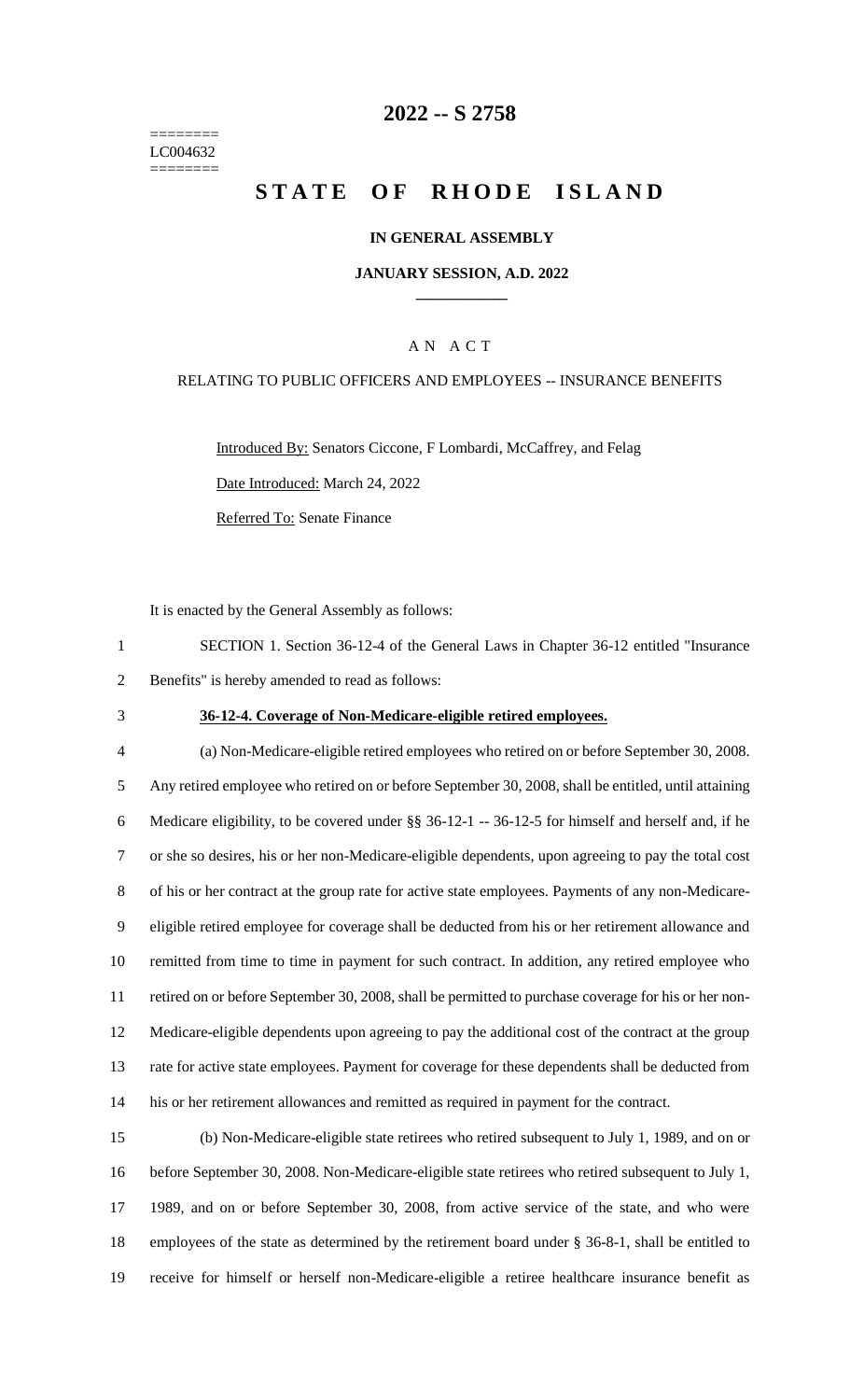| $\overline{c}$ | Years of Service                                                                                       | Age at Retirement    | <b>State's Share</b> | <b>Employee's Share</b> |
|----------------|--------------------------------------------------------------------------------------------------------|----------------------|----------------------|-------------------------|
| 3              | $10 - 15$                                                                                              | 60                   | 50%                  | 50%                     |
| 4              | 16-22                                                                                                  | 60                   | 70%                  | 30%                     |
| 5              | 23-27                                                                                                  | 60                   | 80%                  | 20%                     |
| 6              | $28+$                                                                                                  |                      | 90%                  | 10%                     |
| 7              | $28+$                                                                                                  | 60                   | 100%                 | 0%                      |
| $8\,$          | $35+$                                                                                                  | any                  | 100%                 | $0\%$                   |
| 9              | If the retired employee is receiving a subsidy on September 30, 2008, the state will continue          |                      |                      |                         |
| 10             | to pay the same subsidy share until the retiree attains age sixty-five (65).                           |                      |                      |                         |
| 11             | Until December 31, 2013, when the state retiree reaches that age which will qualify him or             |                      |                      |                         |
| 12             | her for Medicare supplement, the formula shall be:                                                     |                      |                      |                         |
| 13             | Years of Service                                                                                       | <b>State's Share</b> |                      | <b>Employee's Share</b> |
| 14             | $10 - 15$                                                                                              | 50%                  |                      | 50%                     |
| 15             | $16 - 19$                                                                                              | 70%                  |                      | 30%                     |
| 16             | $20 - 27$                                                                                              | 90%                  |                      | 10%                     |
| 17             | $28 +$                                                                                                 | 100%                 |                      | $0\%$                   |
| 18             | (c) Non-Medicare-eligible retired employees who retire on or after October 1, 2008. Any                |                      |                      |                         |
| 19             | retired employee who retires on or after October 1, 2008, shall be entitled, until attaining Medicare  |                      |                      |                         |
| 20             | eligibility, to be covered under $\S$ 36-12-1 -- 36-12-5 for himself and herself and, if he or she so  |                      |                      |                         |
| 21             | desires, his or her non-Medicare-eligible dependents, upon agreeing to pay the total cost of the       |                      |                      |                         |
| 22             | contract in the plan in which he or she enrolls. Payments of any non-Medicare-eligible retired         |                      |                      |                         |
| 23             | employee for coverage shall be deducted from his or her retirement allowance and remitted from         |                      |                      |                         |
| 24             | time to time in payment for such contract. Any retired employee who retires on or after October 1,     |                      |                      |                         |
| 25             | 2008, shall be permitted to purchase coverage for his or her non-Medicare-eligible dependents upon     |                      |                      |                         |
| 26             | agreeing to pay the additional cost of the contract at the group rate for the plan in which the        |                      |                      |                         |
| 27             | dependent is enrolled. Payment for coverage for dependents shall be deducted from the retired          |                      |                      |                         |
| 28             | employee's retirement allowances and remitted as required in payment for the contract. The             |                      |                      |                         |
| 29             | Director of Administration shall develop and present to the chairpersons of the House Finance          |                      |                      |                         |
| 30             | Committee and the Senate Finance Committee by May 23, 2008 a retiree health plan option or             |                      |                      |                         |
| 31             | options to be offered to retirees eligible for state-sponsored medical coverage who are under age      |                      |                      |                         |
| 32             | sixty-five (65) or are not eligible for Medicare. This plan will have a reduced benefit level and will |                      |                      |                         |
| 33             | have an actuarially based premium cost not greater than the premium cost of the plan offered to the    |                      |                      |                         |
| 34             | active state employee population. This new plan option will be available to employees retiring after   |                      |                      |                         |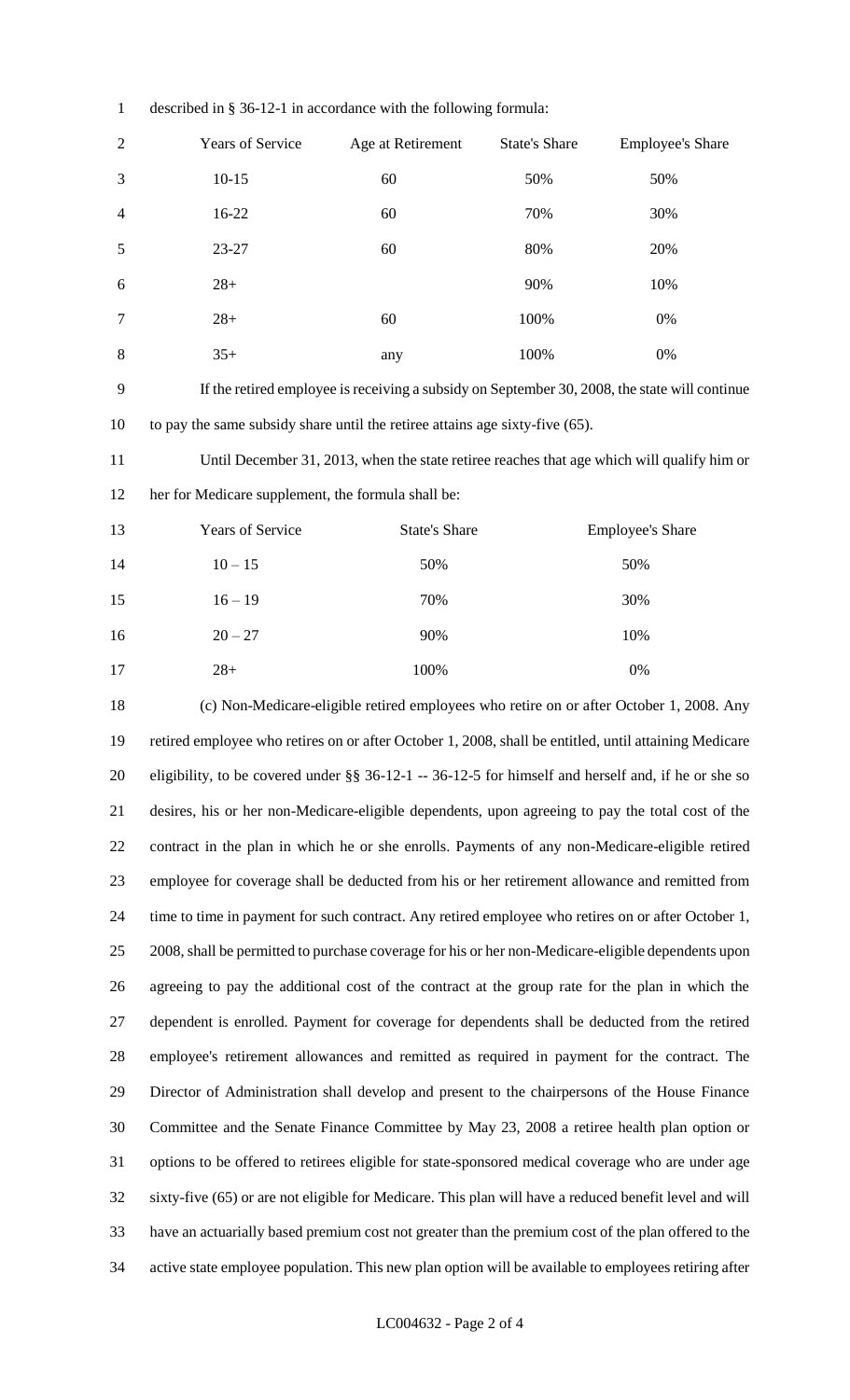September 30, 2008, and their dependents.

2 (d) Non-Medicare-eligible state retirees who retire on or after October 1, 2008. Non- Medicare-eligible state retirees who retire on or after October 1, 2008, from active service of the state, and who were employees of the state as determined by the retirement board under § 36-8-1, and who have a minimum of twenty (20) years of service, and who are a minimum of fifty-nine (59) years of age, shall be entitled to receive for himself or herself a non-Medicare-eligible retiree healthcare insurance benefit as described in § 36-12-1. The state will subsidize 80% of the cost of the health insurance plan for individual coverage in which the state retiree is enrolled in. Payments for coverage shall be deducted from his or her retirement allowance and remitted from time to time 10 in payment for such contract. Correctional officers as defined in § 36-10-9.2 who have a minimum 11 of twenty-five (25) years of service, and who are a minimum of fifty-five (55) years of age, shall 12 be entitled to receive for themselves a non-Medicare-eligible retiree health care insurance benefit as described in § 36-12-1. (e) Medicare-eligible state retirees who retire on or after October 1, 2008. Until December 31, 2013, the state shall subsidize eighty percent (80%) of the cost of the Medicare-eligible health insurance plan for individual coverage in which the state retiree is enrolled, provided the employee retired on or after October 1, 2008; has a minimum of twenty (20) years of service; and is a minimum of fifty-nine (59) years of age. Payments for coverage shall be deducted from his or her retirement allowance and remitted from time to time in payment for such health insurance plan. (f) Retired employees, including retired teachers, who are non-Medicare-eligible and who reach the age of sixty-five (65) shall be allowed to continue to purchase group healthcare insurance benefits in the same manner as those provided to retired employees who have not reached the age of sixty-five (65).

SECTION 2. This act shall take effect upon passage.

======== LC004632 ========